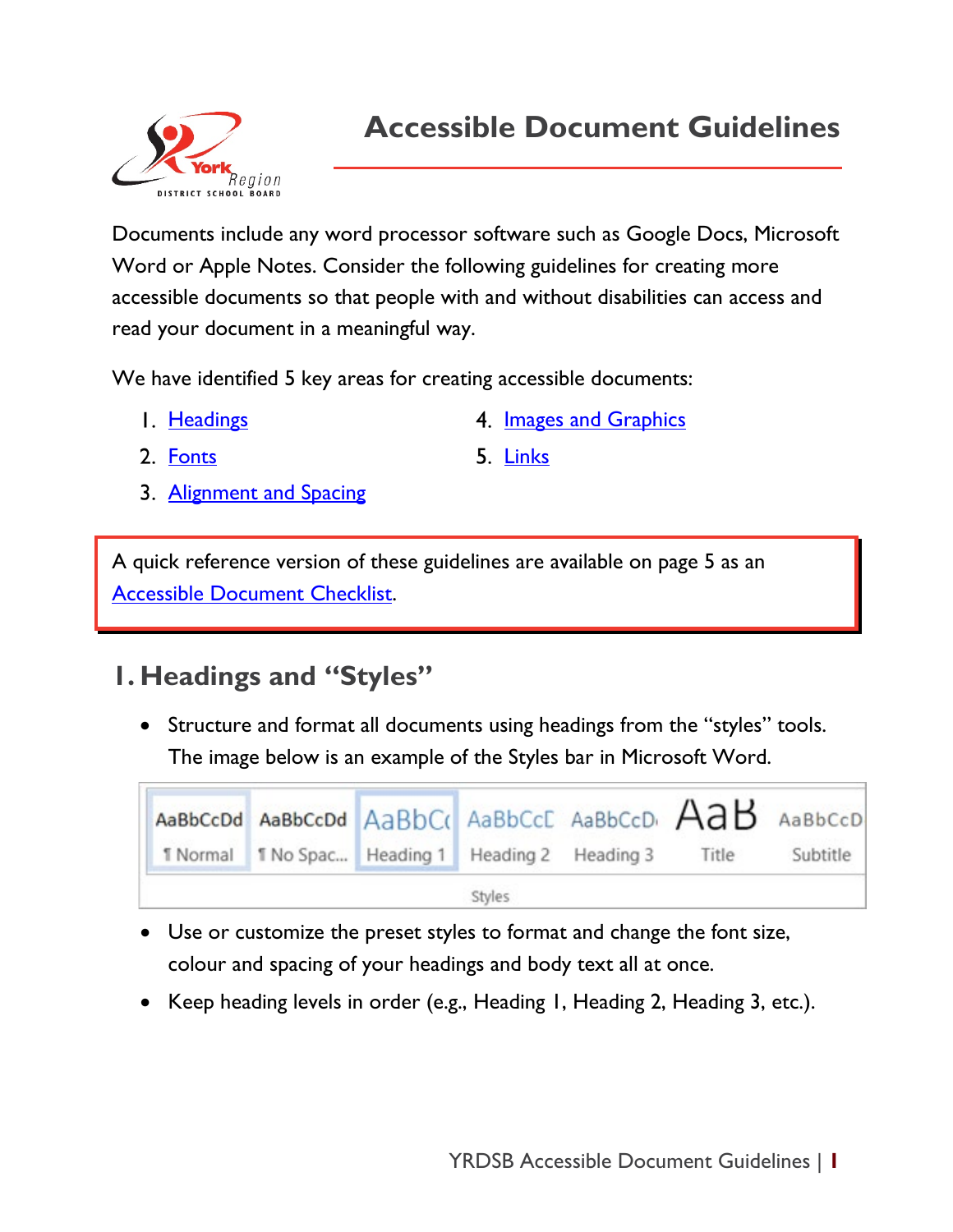## **2. Fonts**

- Use a consistent sans-serif font with clear upper and lower case characters.
- Keep text at or above a 12-point font size and use larger font sizes for headings.
- Use bold to emphasize text; and
	- o Avoid using all caps, italics or underline (hyperlinks excluded) for emphasis.
- Ensure strong contrast ratios between text and background colours (use black and white as a best practice).

#### **Did You Know?**

Gill Sans, Arial and Verdana are the preferred fonts for all YRDSB publications according to the Board's [Visual Identity Manual.](https://staffweb-yrdsb.msappproxy.net/services/pacs/Pages/Visual-Identity.aspx)

These are all sans-serif fonts which are easier for people to read.

# <span id="page-1-0"></span>**3. Alignment and Spacing**

- Align text to the left margin to keep even spacing between words; and
	- o Avoid using justified text alignment which causes uneven spacing.
- Ensure appropriate spacing between lines of text (25-30% of the point as a best practice).
- Use built-in paragraph or line spacing tools to create both visual and nonvisual space; and
	- o Avoid using the space bar, 'Tab' or 'Enter' key repeatedly as it only creates visual space).

#### **One space after a period.**

As a best and modern practice, use only one space after a period, question mark or exclamation point. The use of two spaces to begin a new sentence is a dated practice that adds unnecessary spacing to a document.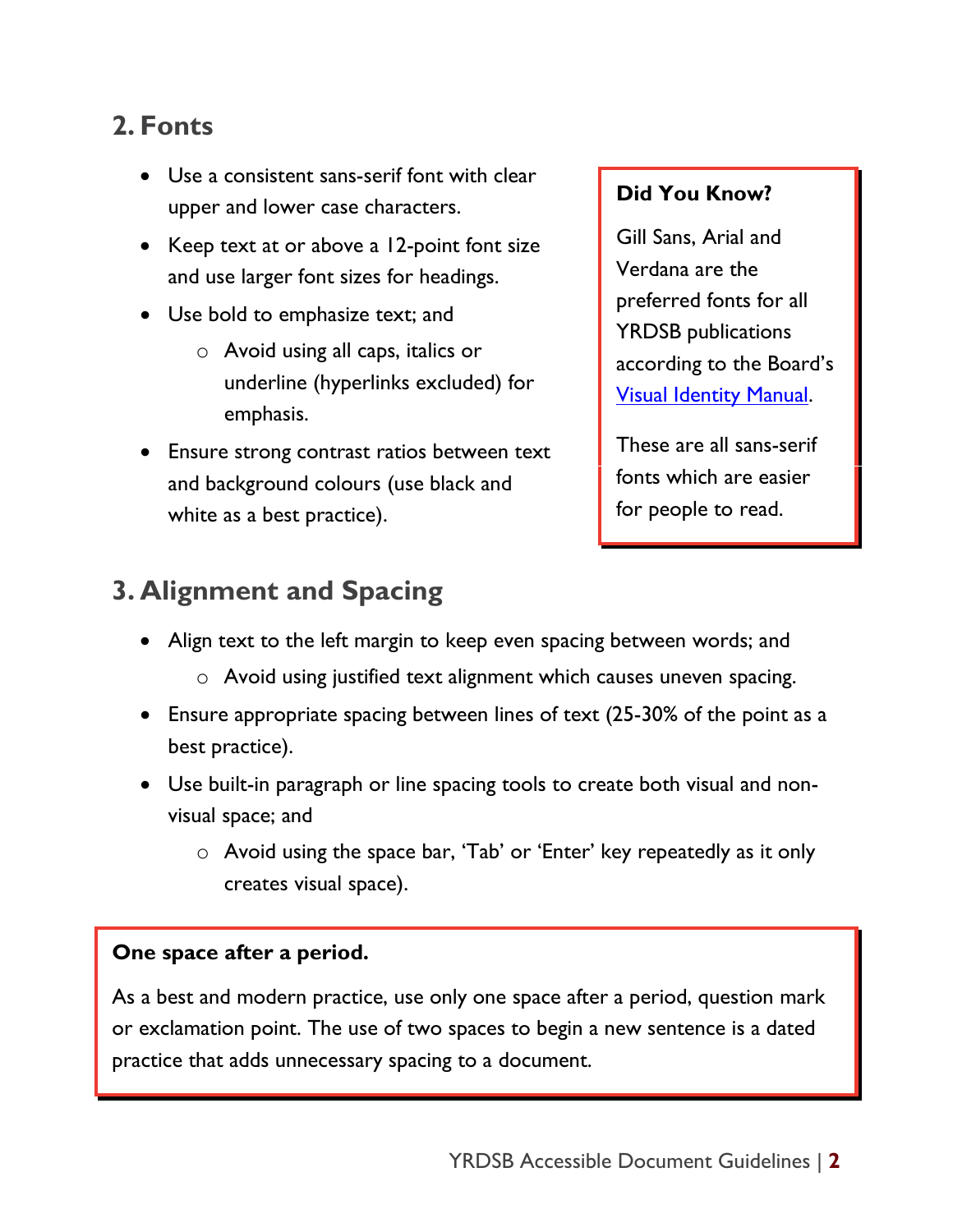# <span id="page-2-0"></span>**4. Images and Graphics**

- Add alternative text (**alt text**) to all non-text content such as images, tables, charts, diagrams and other graphics.
- Always consider whether the addition of any image, graphic or other nontext content adds value to your document.
- Set the text wrapping of all nontext content as "in line with text".
- Include a written summary of the information in tables and charts as an alternative format.
- Use the built-in table and chart tools and enable the "Repeat Header Rows" in Microsoft Word so that the top row of the table is repeated if the table spans multiple pages.

#### **This is not a text box.**

This red shadow box is accessible because it was created using the borders tool. It is not a text box.

Avoid adding text boxes into your document because the contents will not be accessible to people who use screen readers.

## **5. Links**

- <span id="page-2-1"></span>• Use descriptive and informative words or short phrases as anchor or link text (and avoid nondescript anchor text, such as "click here" or "learn more").
- Check regularly to ensure there are no broken links in your document and that all hyperlinks lead to the intended location.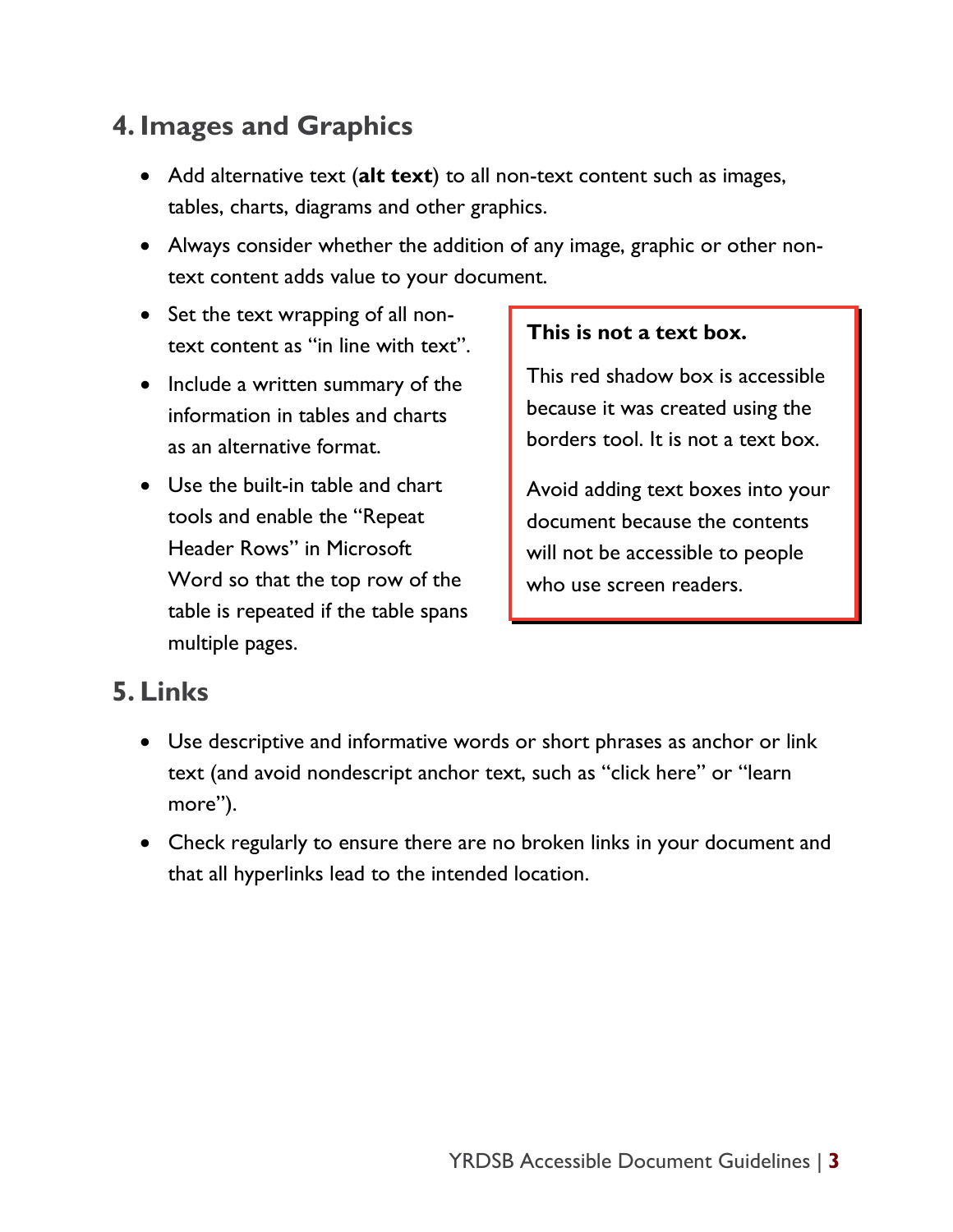### **External References**

Acart Communications. (2017). [Contrast Checker.](https://contrastchecker.com/)

City of Peterborough. (n.d.) [Guide to Accessible Documents.](https://www.peterborough.ca/en/city-hall/resources/Documents/Guide-to-Accessible-Documents.pdf)

Google Help Center. (2020). [Make your document or presentation more](https://support.google.com/docs/answer/6199477?hl=en)  [accessible.](https://support.google.com/docs/answer/6199477?hl=en)

Harvard University. (2020). Digital Accessibility. [Design for readability.](https://accessibility.huit.harvard.edu/design-readability)

Queen's University. (n.d.) Accessibility Hub. Accessible Word Document [Checklist.](https://www.queensu.ca/accessibility/how-info/accessible-documents/accessible-word-document-checklist)

University of Minnesota. (2020). Accessible U. **Start with the 7 Core Skills**.